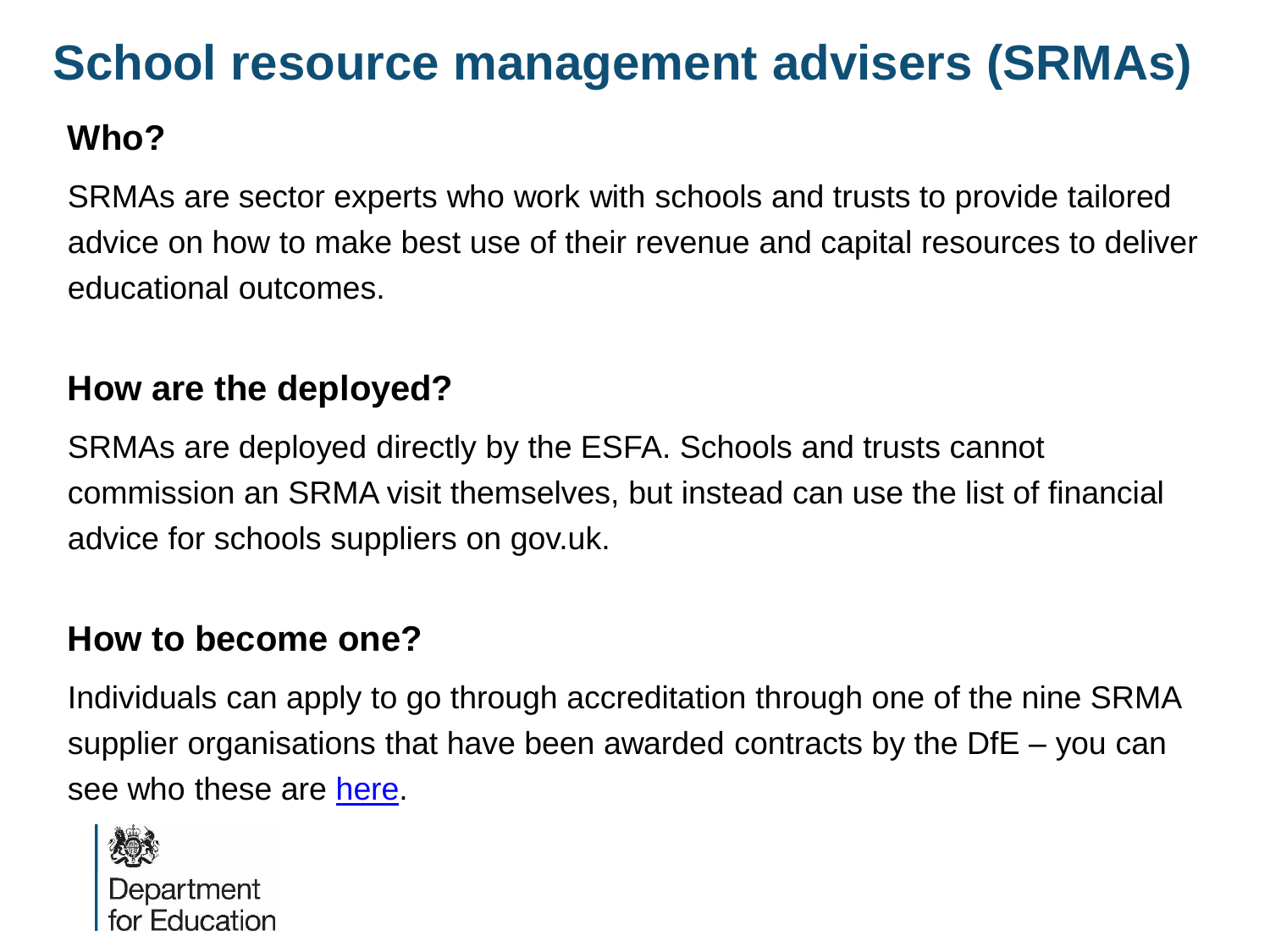# **School resource management: self-assessment tool / SFVS**

**Emily Nunn, DfE**

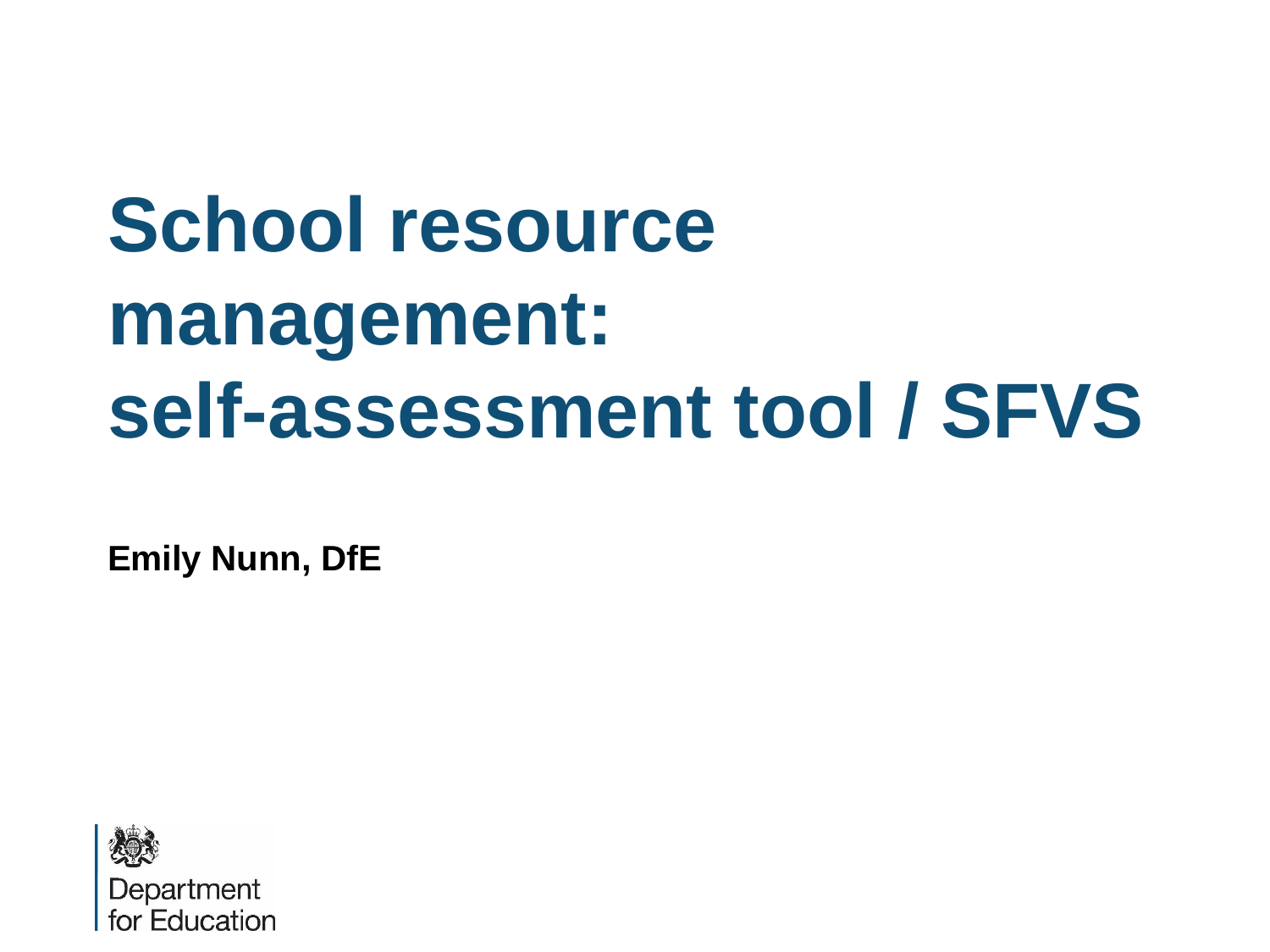- **1. What is the school resource management self-assessment tool and the new SFVS?**
- **2. How does it compare to our other products that help schools benchmark or test efficiency?**
- **3. Demonstration of the tool**

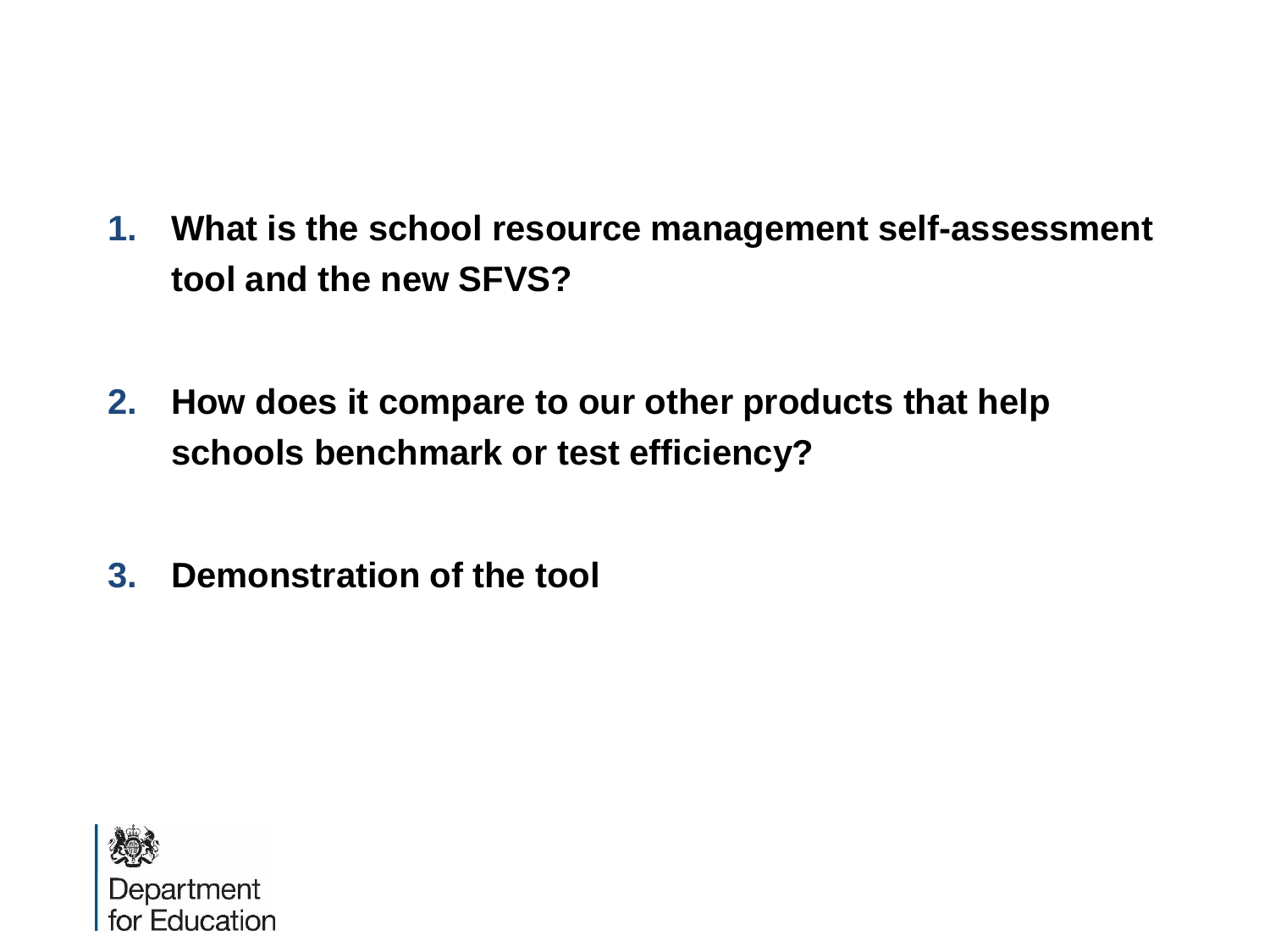# **What is the self-assessment tool?** *Purpose*

- **1. To support schools to make a self-assessment of their use of resources**
- **2. To provide a robust and consistent method to help schools and trusts identify where a school sits in the distribution of data across the sector; to identify reasons for that position; and to decide if changes in how resources are managed are required**

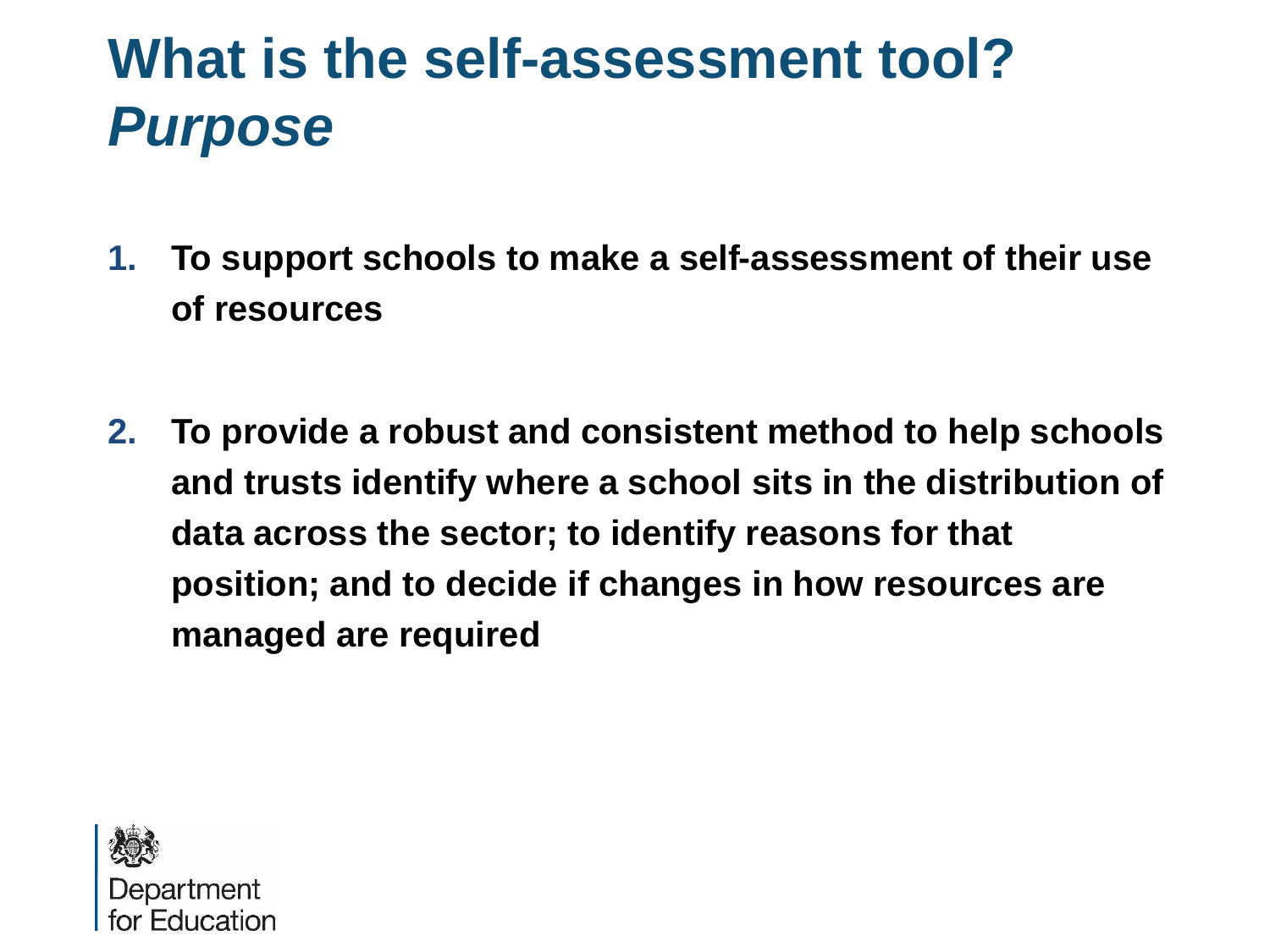## **What is the self-assessment tool?** *Content*

#### **1. A checklist**

A set of questions which look at the systems, structures and processes. This is aimed at trust level for academies

#### **2. A dashboard**

A data-based element which looks at how a school's data compares to thresholds

**Supporting notes for the checklist Supporting notes for the dashboard**

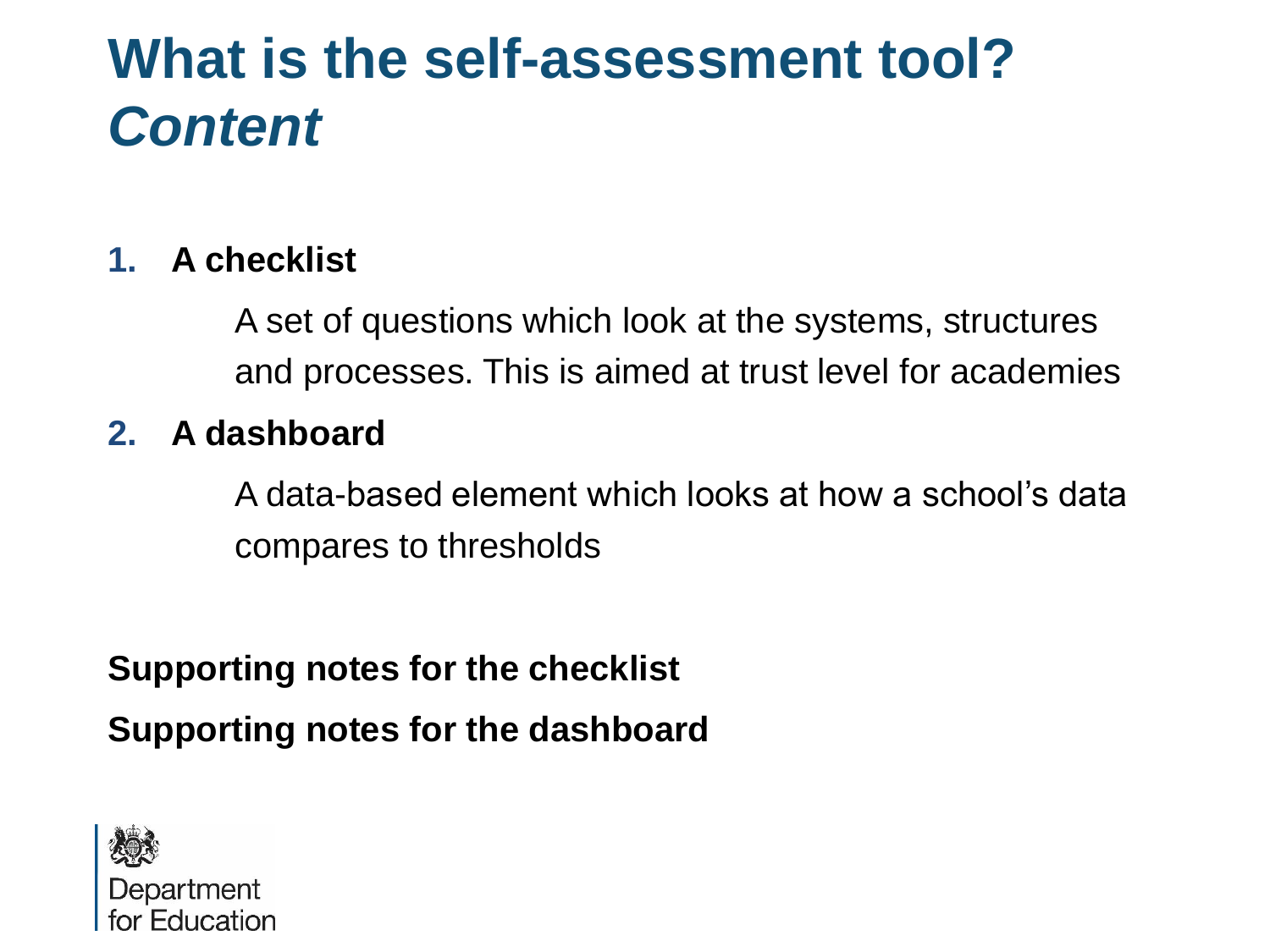# **How does it fit into the wider strategy?**

**Data and transparency within the excellent school resource management strategy**

- **[Top ten planning checks for governors](https://www.gov.uk/guidance/school-resource-management-top-10-planning-checks-for-governors)**
- **[A guide to understanding your data](https://www.gov.uk/government/publications/understanding-your-data-a-guide-for-school-governors-and-academy-trustees)**
- **FILE** [School financial benchmarking service](https://schools-financial-benchmarking.service.gov.uk/)
- **Benchmarking report cards**
- **[Efficiency metric](https://www.gov.uk/government/publications/schools-financial-efficiency-metric-tool)**
- **[School resource management self-assessment tool](https://www.gov.uk/government/publications/school-resource-management-self-assessment-tool)**
- **[SFVS](https://www.gov.uk/government/publications/schools-financial-value-standard-sfvs)**
- **F** [Get financial advice for schools](https://www.gov.uk/government/publications/schools-financial-health-checks-supplier-directory)

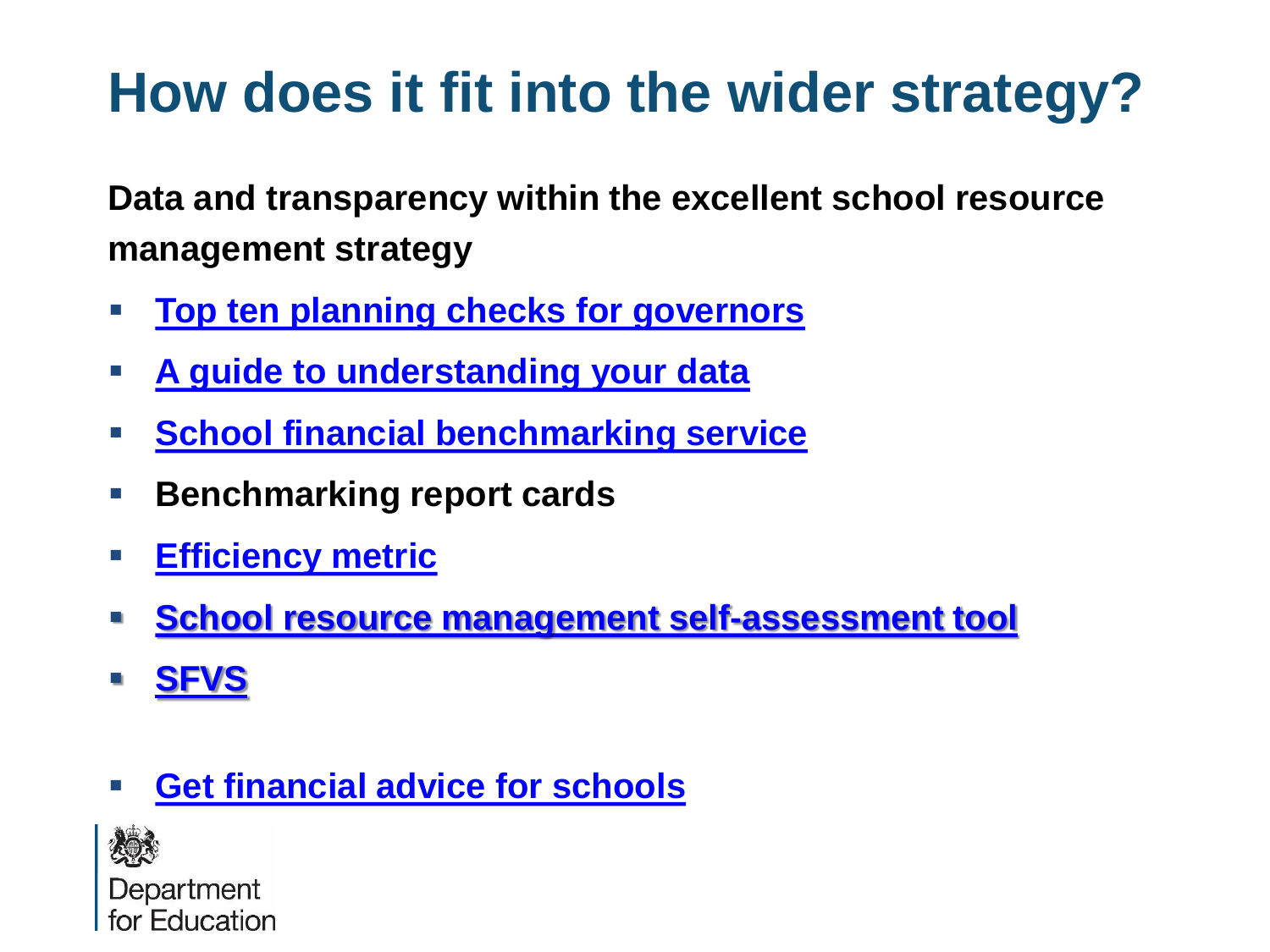# **Other tools to help schools benchmark or understand their efficiency**

#### **Efficiency metric**

- Input URN
- Tool generates an efficiency metric score using progress measures and funding
- Compares school to 49 statistically similar schools

#### **Self-assessment tool**

- Answer questions about school or trust and complete data for school
- Tool generates RAG ratings for data by comparing to similar schools or nationally recognised thresholds

#### **Financial benchmarking service**

- Select school or trust
- Review school's data
- Compare school to others using a quick comparison or more advanced comparisons
- Provides contact details for schools

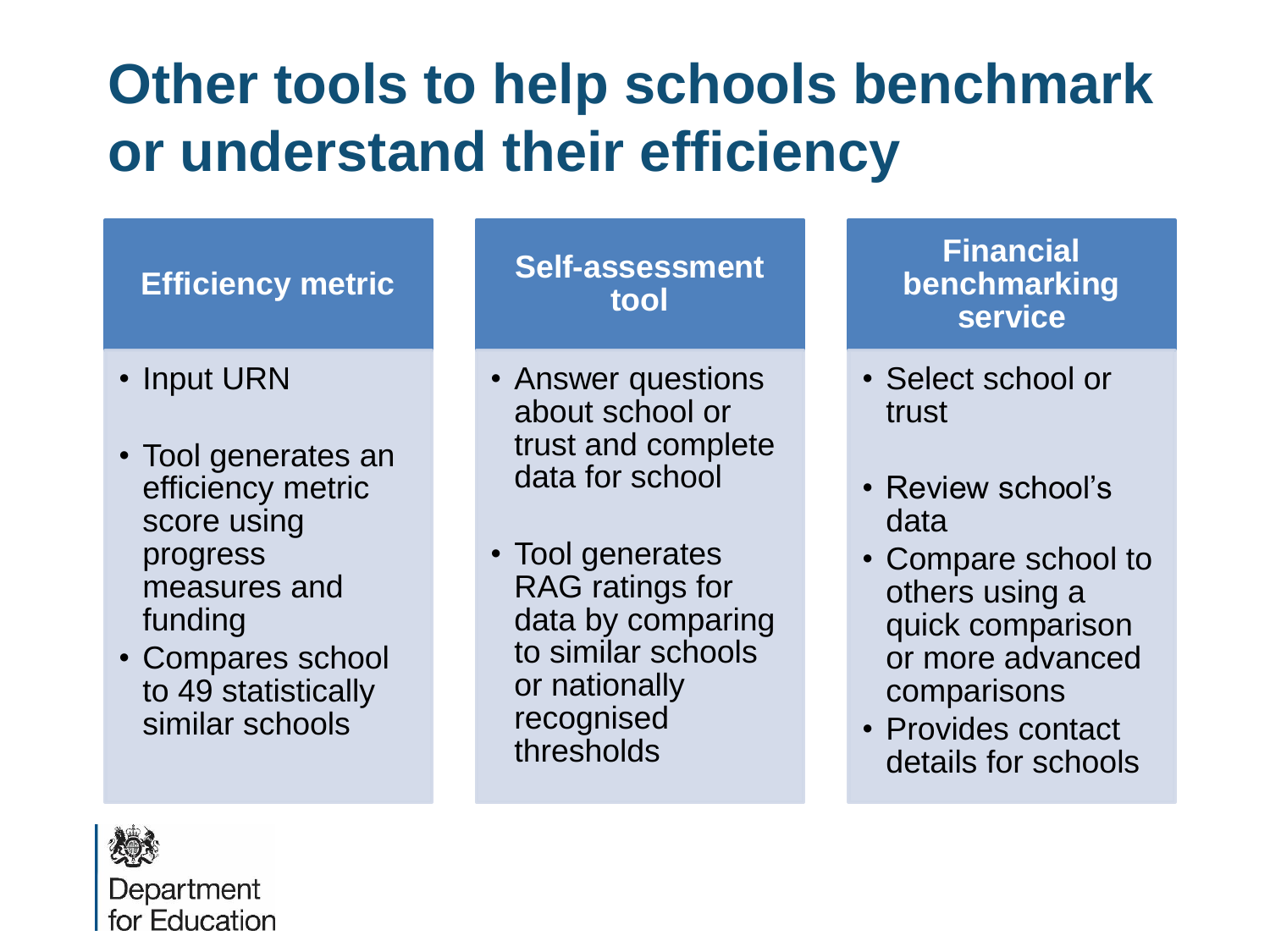### **Demonstration**

**[https://www.gov.uk/government/publications/schools](https://www.gov.uk/government/publications/schools-financial-value-standard-sfvs)financial-value-standard-sfvs**

**[https://www.gov.uk/government/publications/school-resource](https://www.gov.uk/government/publications/school-resource-management-self-assessment-tool)management-self-assessment-tool**